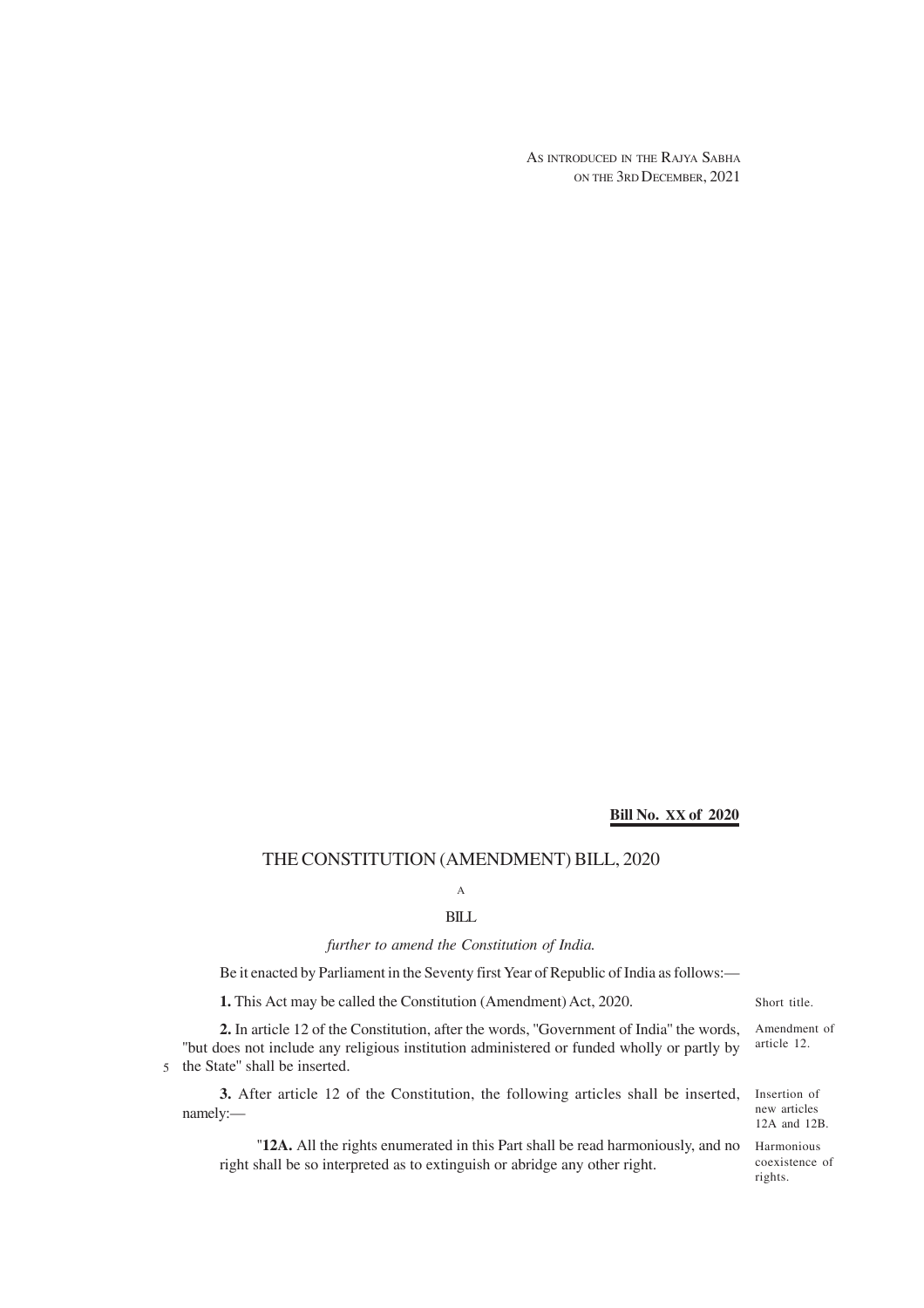Residual rights of the people.

Amendment of article 25.

**4.** In article 25 of the Constitution,

deny or abridge other rights retained by the people''.

(*a*) for the marginal heading, the following shall be substituted, namely:—

"Freedom of religion and the practice thereof by means of rituals, rites 5 festivals, customs, traditions etc.''

"12B. The enumeration in this Part of certain rights, shall not be construed to

(*b*) for sub-clause (*b*) of clause (*2*) the following shall be substituted, namely:—

''(b) providing for:

(*i*) the access to the Hindu religious institutions of public character to call classes and sections of Hindus with due regard to the religious 10 customs of each such institution;

(*ii*) the management of the Hindu religious institutions and administration of their properties through a body consisting of religious persons and representatives of Hindus, elected for the purpose for each such institution or for a group of such institutions, as may be prescribed 15 in that behalf by or under any law made by parliament, with the State exercising no control over the management of such institutions or administration of their properties;

(*iii*) the appropriation of the funds, properties and all resources of the Hindu religious institutions only for the purposes of maintenance and 20 development of the Hindu religious institutions; for the general religious well being of the Hindus and Hindu community and for the preservation, promotion and propagation of Hindusism;

(*iv*) the prohibition of non-Hindus from taking part in the management, administration or any other activity whatsoever, of the Hindu 25 religious institutions and their properties;

(*v*) the protection by the State of all Hindu religious institutions and their properties from encorachment of illegal destruction;

(*vi*) the creation of national, state, regional, district and local level Hindu Dharma Sabhas consisting of both religious and elected 30 representatives of Hindu religious institutions as may be prescribed in that behalf by or under any Law made by Parliament, for the purposes of guidance, preservation, promotion and propagation of Hinduism;''

(*c*) after clause (*2*) the following clause shall be inserted, namely:—

"(3) Subject to public order, all persons shall have the right to celebrate 35 religious festivals, observe cultural practices and take part in sporting activities.''

**5.** In the Constitution, the existing article 26 shall be renumbered as clause (1) thereof and after clause (1) so renumbered, the following clauses shall be inserted, namely:—

''(*2*) The State shall not control, administer or manage, whatsoever, any institution including its properties, established or maintained of religious or charitable purposes 40 by a religion or any section thereof.

(*3*) In making any law providing for the compulsory acquisition of any property of a religious or charitable institution established or maintained by a religion or any section thereof, referred to in clause (1), the State shall ensure that the amount fixed by or determined under such law for the acquisition of such property is such as would 45not restrict or abrogate the right guaranteed under that clause.''

Amendment of article 26.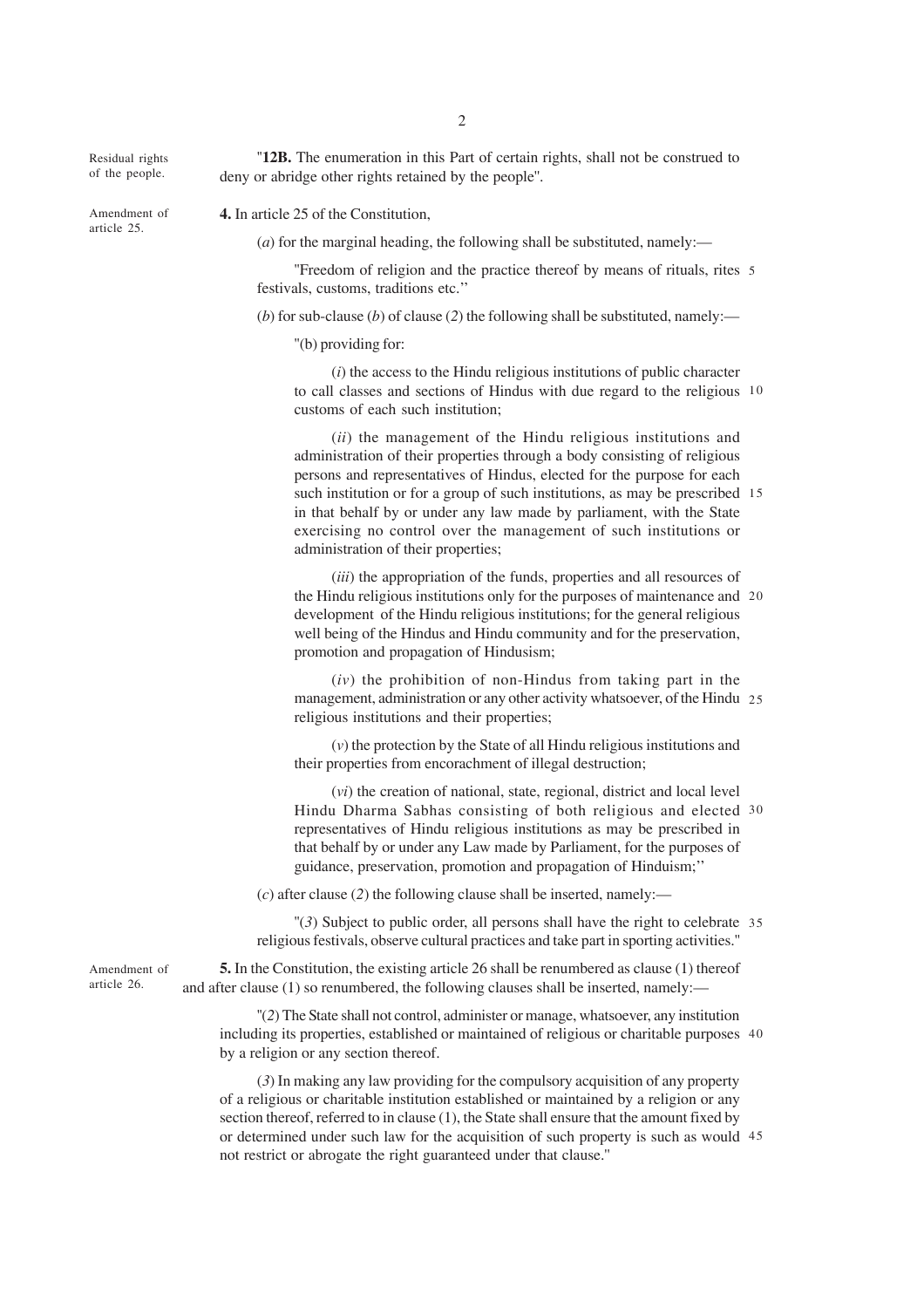### STATEMENT OF OBJECTS AND REASONS

Amendment of article 12, insertion of a new articles 12A and 12B, and a new clause (3) in article 25 aims to protect indigenous religious festivals, customs and practices from undue denial, curtailment or interference. The indigenous religious, spiritual and cultural practices of Hinduism have evolved over several millennia with no one founder, no specific set of binding scriptures and no central ecclesiastical organisation. Hindu customs and rituls while subtly conveying ethical, metaphysical and philosophical values also bind families and communities together. Hinduism acknowledges vast diversity within humans and accordingly evolved a system which allowed diversity in forms of devotions, worship and traditions. These ancestral traditions do not necessarily find justification in any particular scripture but from the lifeblood of popular amorphous religions and spiritual traditions collectively known as Hinduism. Hindu religious and cultural practices are a result of the collective wisdom and experience of thousands of generations of people of this sacred land.

2. However, there are some aspects of the Constitution that give space to forces to deracinate people from their indigenous religious and cultural moorings,—

Firstly, by subjecting indigenous traditions and costoms that have come into being over several millennia of unbroken and unwritten practice to the test of 'essential practice' of religion, which would lead to Hinduism falling woefully short as opposed to the religions of the Book, where the Book defines the essentials etc.

Secondly, since Hindu religious and charitable endowments have been taken over by Governments, they are regarded as effectively being part of 'the State' as defined by article 12 of the Constitution, and as a result any Hindu religious custom or practice can be challenged as violative of one or other fundamental rights.

Thirdly, article 25(2) (b) which provides for 'social welfare and reform' was intended by the framers of the Constitution as an antidote to certain untenable social discrimination in the Hindu society but was never meant to be an enabler for legislative or judicial interference or destruction of ancient religious customs, festivals and practices of Hindus.

Fourthly, the Constitution gives a buquet of fundamental rights and freedoms, all of which have been designed to harmoniously co-exist. Therefore, it is anathema to interpret one set of fundamental rights and freedoms in a manner that extinguishes or abridges the other set of fundamental rights and freedoms.

Fifthly, the 'morality' that the framers of the Constitution envisaged in articles 19, 25 and 26 was the societal morality which is entirely different from the construct of 'constitutional morality'. The unwarrnated interference in the age old indigenous festivals, customs and practices not only disrupts social and cultural cohesion and fabric but also generates avoidable social strife as happened in the cases of Jallikattu, Dahi Handi, Sabarimala, Shani Mandir, Kambala etc.

3. Fundamental rights as enumerated in Part-III of the Constitution, are essentially restrictions imposed on the State from unduly interfering in the lives and activities of the people. The people possess all freedoms and rights, only a certain of which are enumerated in the Constitution. The enumeration of certain rights and freedoms in our Constitution does not mean that the people do not possess or can be deprived of those that are not mentioned therein.

4. United Nations Declaration on the Rights of Indigenous Peoples-2007 (UNDRIP) to which India is a signatory, imposes certain obligations on Member-States to Protect, preserve, nurture and promote indigenous religious, spiritual, cultural, traditional and knowledge systems by suitable legislative, governance and public policy interventions. Article 253 empowers Parliament to make laws for the whole of India on any subject to implement international conventions etc.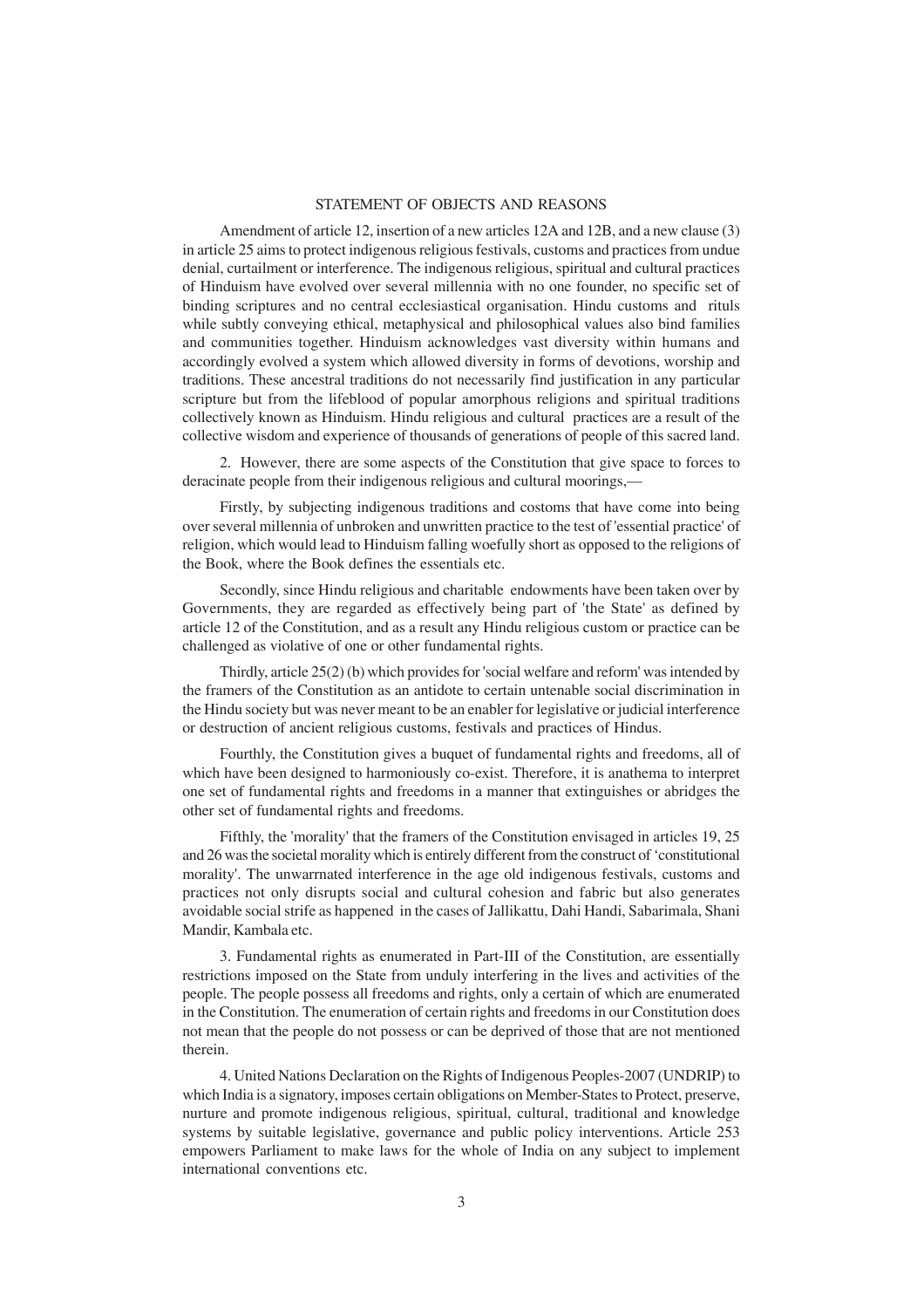5. Amendment of sub-clause (b) of clause (2) of articles 25 and insertion of two new clauses in article 26 aims to prohibit State control and management of Hindu temples and religious institutions, and to facilitate their management by Hindu society in a democratic manner.

6. Article 26 bestows fundamental right on all religions, irrespective of majority or minority, to establish and maintain institutions for religious and charitable purposes, to manage their own affairs, and to own, acquire and administer property thereof. In a catena of judgements, the Supreme Court reiterated the same.

7. A secular State by definition cannot control and manage religious institutions that too of only one religion. However, most of the Hindu charitable and religious institutions have long been and are regularly being taiken over by the secular State Governments. This completely cripples the resource ability of Hindu communities in being self-sufficient and in presenting a unified front to address and find solutions to the religious problems of the Hindu community.

8. Despite the constitutional provisions and judicial decisions, Hindu temples are routinely taken over by the State Governments. The State control of Hindu religious institutions is doubly disadvantageous for Hindus in that they have not only lost control of their religious institutions to the Government but because of that very reason of their religious institutions beign under the control of Government their centuries-old religious customs, festivals and practices also get challenged and interfered.

9. Further, the State Government have been diverting properties of Hindu religious institutions for secular purposes without paying adequate compensation. For full enjoyment of the right guaranteed by article 26, it is necessary to ensure payment of adequate compensation, if, any property of a religious or charitable institution established or maintained by a religion or any section thereof, is acquired by the State.

The Bill seeks to achieve the above objectives.

Y.S. CHOWDARY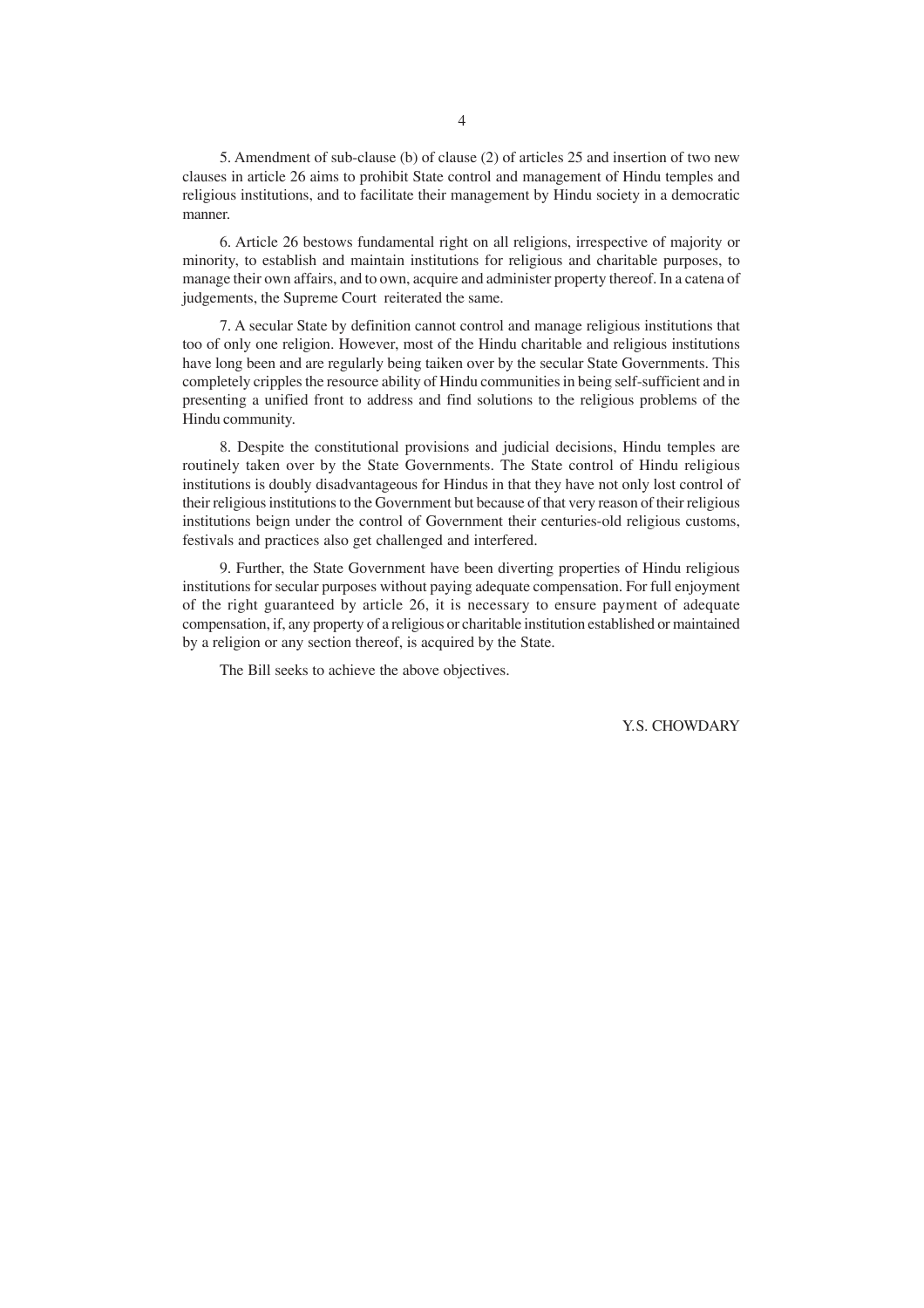### *ANNEXURE*

#### EXRACTS FROM THE CONSTITUTION OF INDIA

\* \* \* \* \* \*

# PART III

### FUNDAMENTAL RIGHTS

## *General*

**12. Definition.—**In this Part, unless the context otherwise requires, ''the State'' includes the Governmnent and Parliament of India and the Government and the Legislature of each of the States and all local or other authorities within the territory of India or under the control of the Government of India.

\* \* \* \* \* \*

## *Right to Freedom of Religion*

**25. Freedom of conscience and free profession, practice and propagation of religion.** — (*1*) Subject to public order, morality and health and to the other provisions of this Part, all persons are equally entitled to freedom of conscience and the right freely to profess, practise and propagate religion.

(*2*) Nothing in this article shall affect the operation of any existing law or prevent the State from making any law—

(*a)* regulating or restricting any economic, financial, political or other secular activity which may be associated with religious practice;

(*b*) providing for social welfare and reform or the throwing open of Hindu religious institutions of a public character to all classes and sections of Hindus.

*Explanation I. —*The wearing and carrying of *kirpans* shall be deemed to be inclued in the profession of the Sikh religion.

*Explanation II.* —In sub-clause (*b*) of clause (2), the reference to Hindus shall be construed as including a reference to persons professing the Sikh, Jaina of Buddhist religion, and the refernce to Hindu religious institutions shall be construed accordingly.

**26. Freedom to manage religious affairs.—**Subject to public order, morality and health, every religious denomination or any section thereof shall have the right—

(*a*) to establish and maintain institutions for religious and charitable purposes;

(*b*) to manage its own affairs in matters of religion;

(*c*) to own and acquire movable and immovable property; and

(*d)* to administer such property in accordance with law.

\* \* \* \* \* \*